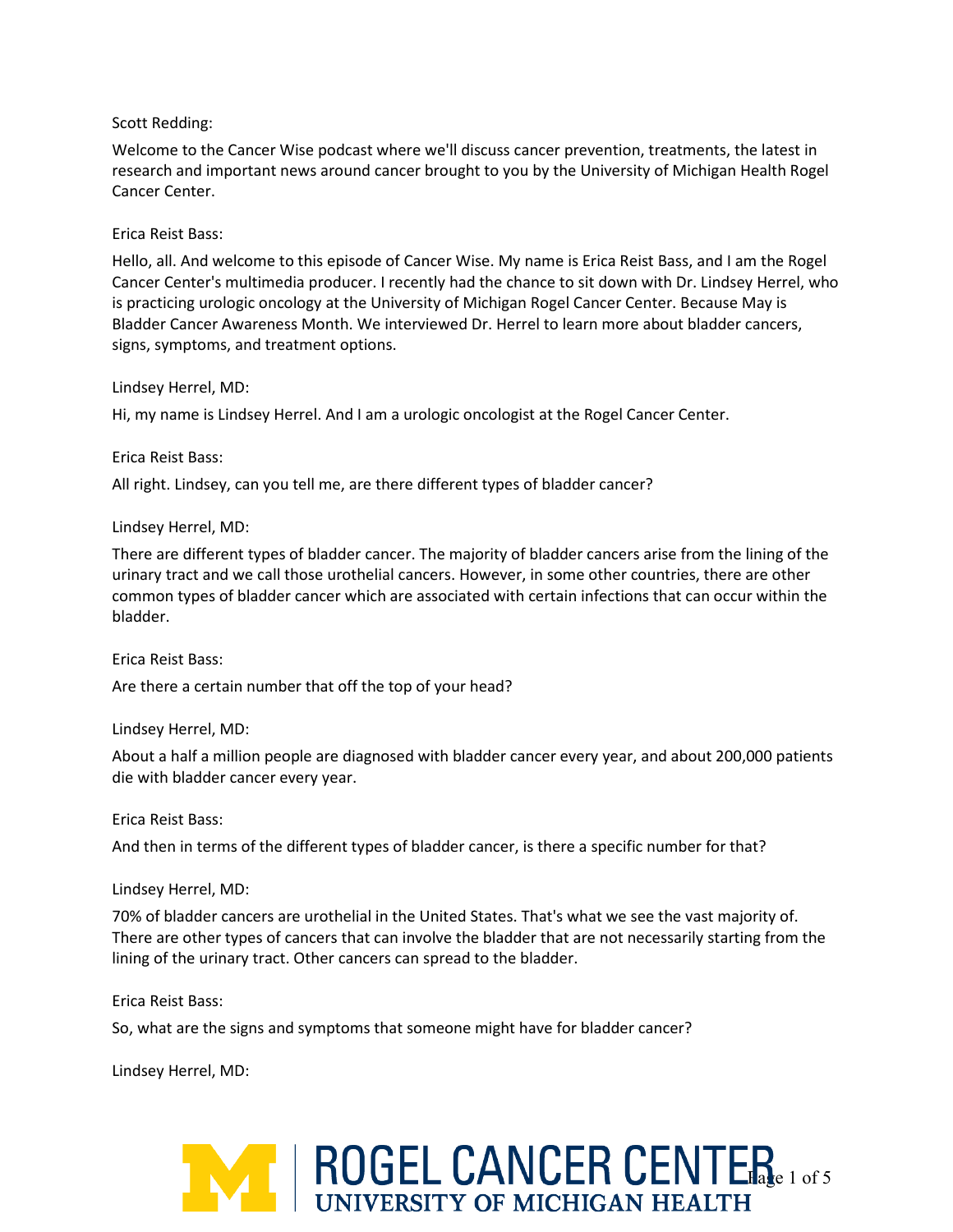The most common presentation for bladder cancer is what we call painless hematuria or blood in the urine that starts that doesn't have any pain associated with it. So someone may wake up in the morning and go to urinate and notice that their urine is dark or has blood or blood clots in it. And this is one of the most common ways that we see bladder cancer and should always be worked up in any patient. There are other symptoms that people can have. More rarely, people have burning, frequency, urgency of urination. Those can be signs that there is bladder cancer. However, those are much less likely than blood on the urine.

### Erica Reist Bass:

Are those the top two to look out for? Are there any others?

### Lindsey Herrel, MD:

Those are the most common symptoms. Occasionally, people can present with back pain from blockage of the kidneys. However, that's much more rare.

## Erica Reist Bass:

What treatment options are there for bladder cancer patients then?

## Lindsey Herrel, MD:

There are a range of treatment options for bladder cancer, and it largely depends on what grade and stage of bladder cancer you have, as well as what type. There are lower grade cancers that are superficial on the bladder wall that can be removed surgically and maintain the bladder. There are treatments inside the bladder that we can give to help prevent bladder tumors from growing back. When tumors are more advanced and invading deeper into the bladder wall, we start to think about treatments that involve the entirety of the bladder, such as bladder removal or chemotherapy and radiation.

### Erica Reist Bass:

So, I just want to ask you a follow-up question about neobladder and urinary division. Could you speak to that in terms of treatment options?

### Lindsey Herrel, MD:

Yeah. When we think about removing the bladder, the urine has to come out some way and so we have to develop a different way for the urine to exit the body. One of the two most common ways that we do that are with something called an ileal conduit urinary diversion, or a neobladder. The ileal conduit is a little bit more of a simpler approach where a patient would have to wear a bag for the rest of their life and urine exits out that bag. The neobladder allows us to construct an internal surge reservoir that's connected to the patient's native urethra or the tube that you urinate out of. And that allows you to not have to wear a bag on the outside, but can be a little bit more complicated in terms of the surgical approach and the recovery.

# Erica Reist Bass:

And is there any mentioning of clinical trials that you could speak to in terms of treatment as well?

Lindsey Herrel, MD:

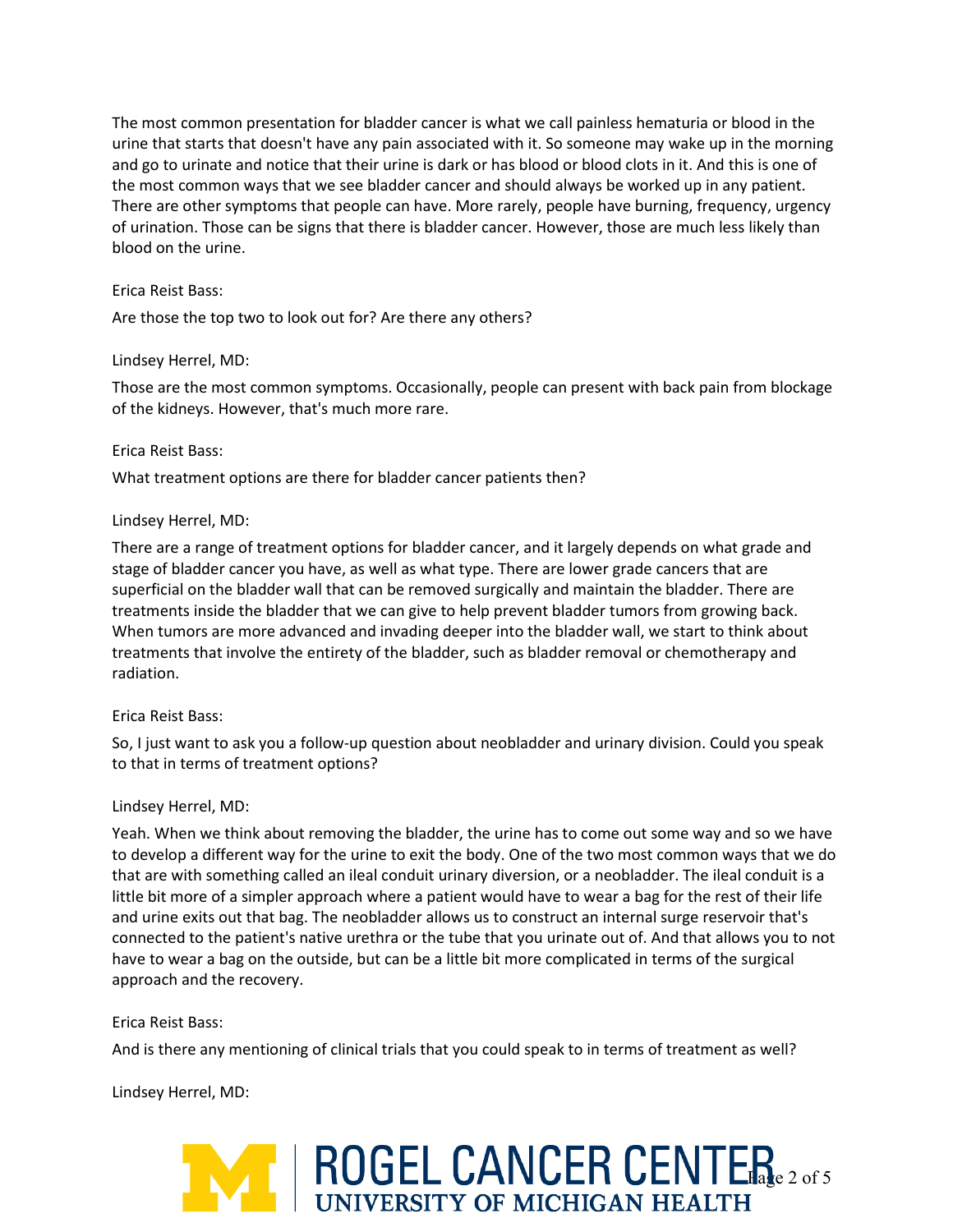Yeah. We offer a range of clinical trials here at the Rogel Cancer Center. Two kind of prominent areas are ones for non-muscle invasive bladder cancer. So bladder cancer that's on the surface that may not respond to initial therapies. We call these BCG, which is the initial therapy that we give inside the bladder. BCG unresponsive trials. And so these are clinical trials that offer another opportunity to try to save the bladder with treatments that are given inside the bladder to try to avoid us having to move on to bladder removal. The other area that we often have clinical trials in is in advanced bladder cancers. Those are cancers that have potentially spread outside of the bladder and are something that we are looking into to try to offer more treatments for patients who may have metastatic disease.

## Erica Reist Bass:

And just out of curiosity, is there a certain stage in which bladder cancer is typically found or does it just completely vary?

## Lindsey Herrel, MD:

The vast majority of bladder cancers are found in a superficial state because the most common type of bladder cancer is a lower-grade superficial bladder cancer. So, the majority are found there. Regardless, though, of your type of bladder cancer, you will spend a lot of time with your urologist who is helping to manage your disease. There's often checks inside the bladder that involves a little camera going inside the bladder so that we can check out the inside of the bladder, that's called cytoscopy. So, I usually tell my patients that we're going to be good friends and see each other a lot over the next few years.

### Erica Reist Bass:

Absolutely. That makes sense. Kind of going off of that, does this bladder cancer affect one gender age or ethnicity more than another?

### Lindsey Herrel, MD:

Bladder cancer most commonly affects people in the 60 to 80 year old range. So that's the most common age that we see people present. However, we see people across the age spectrum present with bladder cancer. Most commonly, we see it in men, more common than women. However, that kind of demographic has changed a little bit over the years. It's still more common in men but that gap is narrowed a little bit. Our most common cause of bladder cancer that we see is associated with tobacco use. And so that's something that we screen for and also try to encourage our patients to quit smoking if they're current smokers, but that's the most common association with bladder cancer that we see.

### Erica Reist Bass:

Is there any found reasoning for why it occurs more in men than women?

### Lindsey Herrel, MD:

We think some of that may have originated in that men are more commonly smokers than women. And so some of that gap that's narrowed between men and women is as more women started to smoke as compared to men, but we're hoping to see the smoking numbers decrease over time and hopefully, improvements in both groups.

Erica Reist Bass:

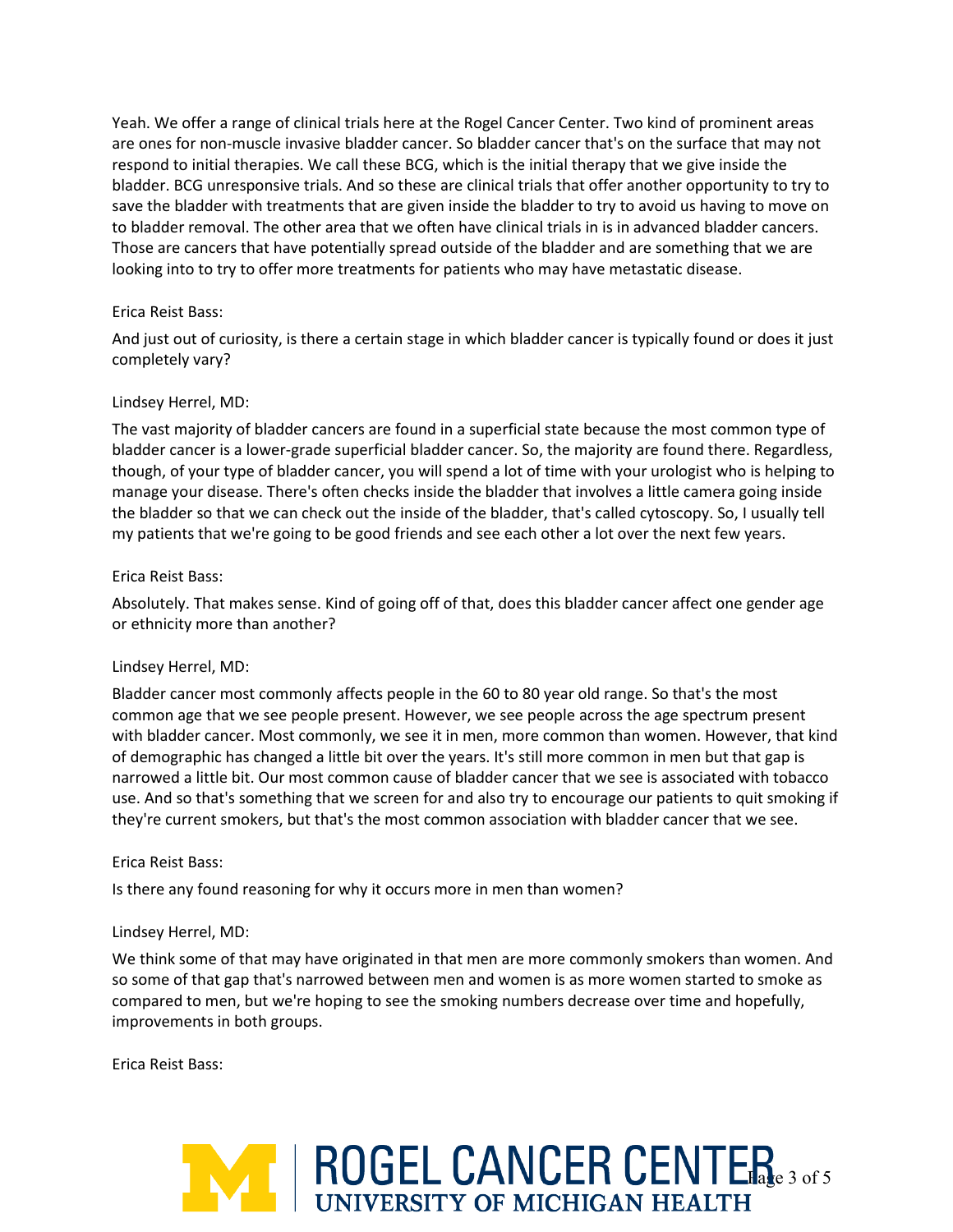I typically associate smoking with lung cancer. So do you feel that might be a general misconception for the general public? Could you speak to that if that's something that you try to educate your patients on or folks on in general? Because like I mentioned, I normally would associate smoking with lung cancer primarily.

# Lindsey Herrel, MD:

Lung cancer is certainly something that we see a lot of in our patient population who are tobacco users. There are certainly an array of cancers that can be associated with tobacco use, including bladder cancer. And so that's something that we definitely try to educate our patients about, even patients without bladder cancer who are smoking, we try to encourage them to quit smoking for a variety of reasons. In addition, there are certainly cardiac and pulmonary, so heart and lung complications that people can have as well as extensive vascular disease that can develop with smoking. So, many good reasons to quit smoking.

## Erica Reist Bass:

Of course. Are there any other general misconceptions about bladder cancer that might be out there that you would like to let the general public know about?

### Lindsey Herrel, MD:

Yeah, I think a lot more people have had bladder cancer or are living with bladder cancer than we recognize. It's a little bit more of a silent disease just because it's very personal and people don't necessarily want to talk about it. And so we're really grateful for opportunities bladder cancer support groups speaking with your physicians to have the opportunity to let people kind of share their story and develop a greater understanding of the impact that bladder cancer has on our population as a whole.

### Erica Reist Bass:

Kind of going off of that, what do you try to do to allow your patients to feel comfortable? As you mentioned, it can be a little bit more of a vulnerable cancer to endure. And so what is usually your approach with patients, I'm curious, to kind of help them feel comfortable and ease into this experience of treatment?

### Lindsey Herrel, MD:

I really encourage our patients to feel comfortable as much as they can tell their story, bring family members. Listening is probably the most important part in trying to understand where they're coming from and what they're going through. I haven't personally had bladder cancer, but I want them to know that there are support services here. Other people have been through what they're going through and there are groups that exist to help them through their journey, but that I'm always here to help them. And so I think giving them time to talk and listen is really important.

### Erica Reist Bass:

And when you think about yourself and your fellow oncologists, in general, what could a patient expect coming here for treatment when you think about your staff and your overall approach for how you treat your patients?

Lindsey Herrel, MD: